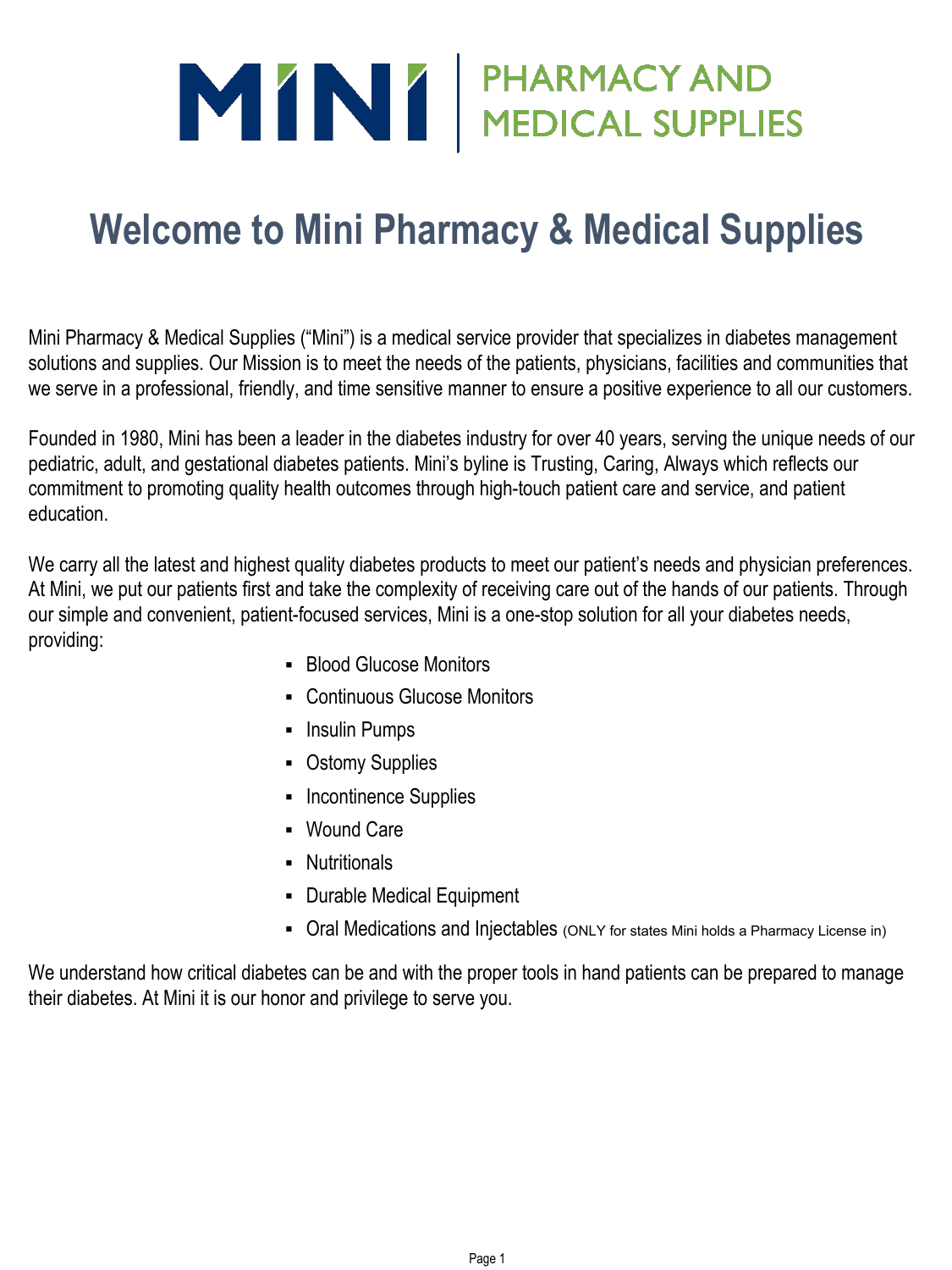

# **Table of Contents**

| Page 3      | Assignment of Benefits and Deductible/Co-Payment Responsibility                   |
|-------------|-----------------------------------------------------------------------------------|
|             | * Form on page 3: Please sign, date, and send immediately, within 5 business days |
| Pages 4-5   | Patient Bill of Rights & Responsibilities                                         |
| Page 6      | Patient Management Program (PMP)                                                  |
| Page 7      | Mini Pharmacy & Medical Supplies Products and Services                            |
| Pages 8     | Getting your prescriptions                                                        |
| Pages 9-10  | <b>Medicare DMEPOS Supplier Standards</b>                                         |
| Pages 11-15 | Notice of Privacy Practices                                                       |
| Page 16     | <b>Patient Complaint Form</b>                                                     |
| Page 17     | <b>Patient Satisfaction Survey</b>                                                |

Please take a moment to review all the information in this packet. In order to avoid any shipping delays with your order please take a moment to complete any required documentation that may have been included with you order. If you have any questions or concerns, feel free to contact us at 1 (888) 545-6464, we will be more than glad to help with all your needs.

### **Hours of Operation**

Monday – Friday, 8:00am-6:00pm PST Saturday, 8:00am-4:30pm PST Closed on all major holidays

### **After Hours**

Our team is also available 24 hours a day, 7 days a week to provide after hours service in an emergency situation. For afterhours assistance, please call our toll free number and select the after hours option to be directed to a team member.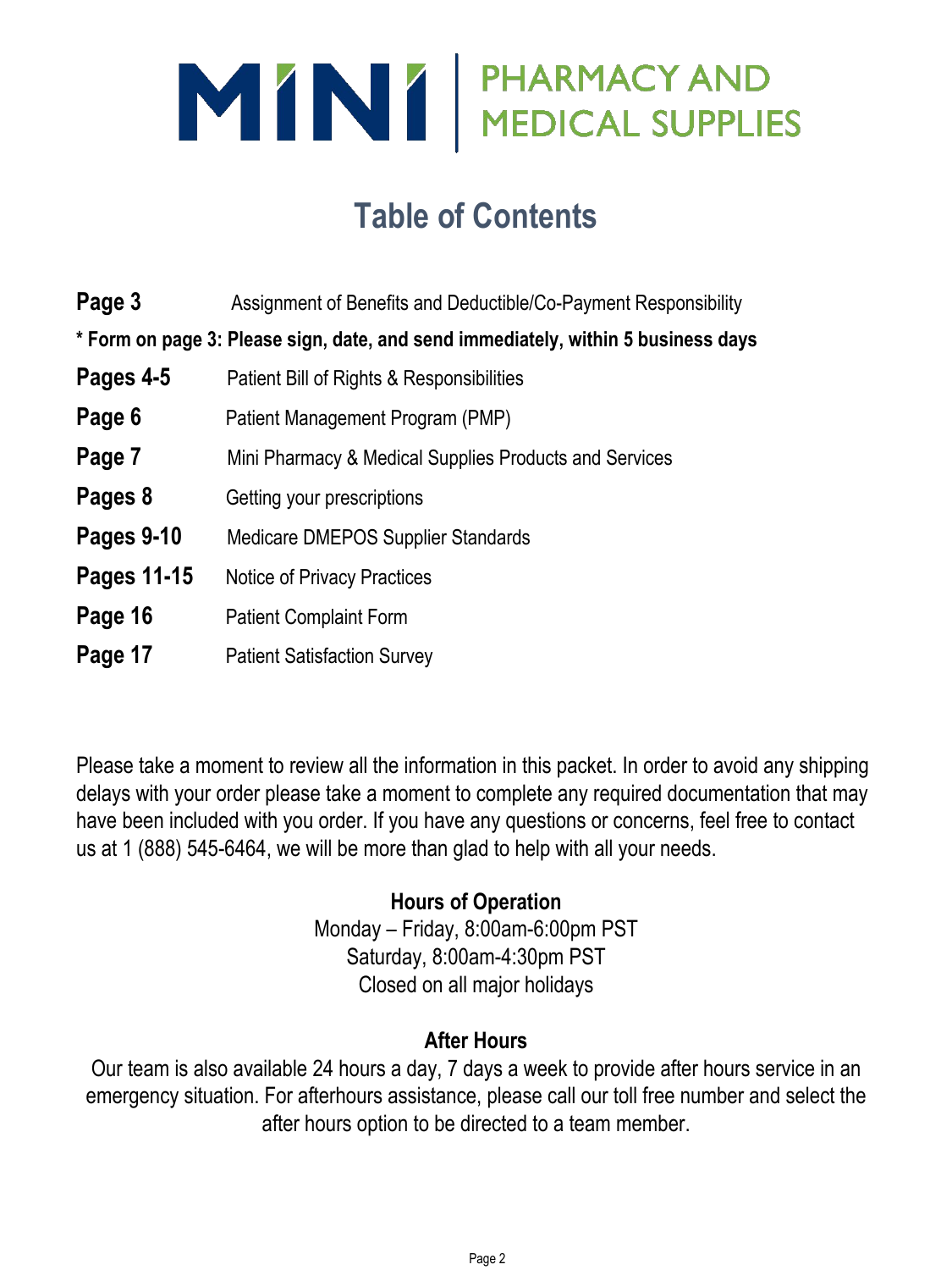# MINI PHARMACY AND

# **Assignment of Benefits and Deductible/Co-Pay Responsibility**

This form is required to bill insurance (Private, Group Insurance, and Medicare) on your behalf. Please complete and return when completed.

Client/Patient Name **Phone Number** 

I request that payment of authorized insurance benefits be made on my behalf to Mini Pharmacy & Medical Supplies ("Mini") for any equipment or services provided to me by Mini and remit payment to the following address:

#### **Mini Pharmacy & Medical Supplies 2425 Porter St. Los Angeles, CA 90021 Hours of Operation: 8:00am – 6:00pm, Monday – Friday 8:00am – 4:30pm, Saturday**

For the benefits allowable and otherwise payable to me as a payment towards the total charges for services rendered.

\_\_\_\_\_\_\_\_\_\_\_\_\_\_\_\_\_\_\_\_\_\_\_\_\_\_\_\_\_\_\_\_\_\_\_\_\_\_\_ \_\_\_\_\_\_\_\_\_\_\_\_\_\_\_\_\_\_\_\_\_\_\_\_\_\_\_\_\_\_\_\_\_\_\_\_\_\_\_\_\_\_

- **• I agree to pay any co-payments and deductibles that may apply in a current manner.**
- I authorize the release of any information pertaining to my medical history and/or current diagnosis and treatment, and information pertaining to my insurance coverage and benefits to Mini Pharmacy & Medical Supplies.
- I authorize Mini Pharmacy to disclose medical information necessary for the purpose of obtaining reimbursement.
- I authorize Mini Pharmacy & Medical Supplies, and/or any of their affiliates, to contact me via telephone, mail, or e-mail regarding any medical equipment they have provided or in regards to my account.
- I authorize the holder of medical or other information about me to be released to the Social Security Administration or its intermediaries or carrier any information needed for this or a related Medicare Insurance claim. I permit a copy of this authorization to be used in place of the original, and request payment of medical insurance benefits be made to the party who accepts assignment on any bills for services furnished to me. **I understand that I will be responsible for my yearly Medicare/Insurance deductible and co-insurance.**
- I accept responsibility for any and all medical equipment/supplies while in my possession. I acknowledge that I have received the Medicare Provider's Standard of Care and Patient Rights from Mini Pharmacy & Medical Supplies and that I have received training with my medical equipment.

**By signing this document, I am giving authorization of the above mentioned and acknowledging that I have received a copy of Mini Pharmacy & Medical Supplies' Notice of Privacy Practices. This acknowledgement is required by the HIPAA to ensure that I have been made aware of my privacy rights.**

Name of the person signing :

If not the Insured, relationship to Insured:

Signature of Insured or Guardian:  $\Box$ 

*For questions regarding this form or for general question about Mini Pharmacy please contact us at (888) 545-6464. This form is required to bill insurance (Private or Group Insurance and Medicare) on your behalf. Please complete and return today.*

#### **CUSTOMER ORIENTATION FORM**

Please sign below to confirm that you have received, reviewed, and understand the following: Company Welcome Letter Assignment of Benefits and Deductible/Co-Payment Responsibility Patient Bill of Rights & Responsibilities Medicare Supplier Standards Notice of Privacy Practices Patient Complaint Form

Patient Satisfaction Survey

**\_\_\_\_\_\_\_\_\_INITIAL IF YOU AGREE WITH THIS STATEMENT:** The patient/caregiver is capable of using the test result to assure the patient's appropriate glycemic control. The patient/caregiver has successfully completed training on the use of the glucose monitor, test strips, and lancing device or the use of the insulin pump and pump supplies; OR you have been scheduled to attend training.

My signature attests that I have received, read, and/or been instructed on the above information.

\_\_\_\_\_\_\_\_\_\_\_\_\_\_\_\_\_\_\_\_\_\_\_\_\_\_\_\_\_\_\_\_\_\_\_\_\_\_\_\_\_\_\_\_\_\_\_\_\_\_\_\_\_\_\_\_\_ \_\_\_\_\_\_\_\_\_\_\_\_\_\_\_\_\_\_\_\_\_\_\_\_\_\_\_\_\_\_\_\_\_\_\_\_\_\_\_\_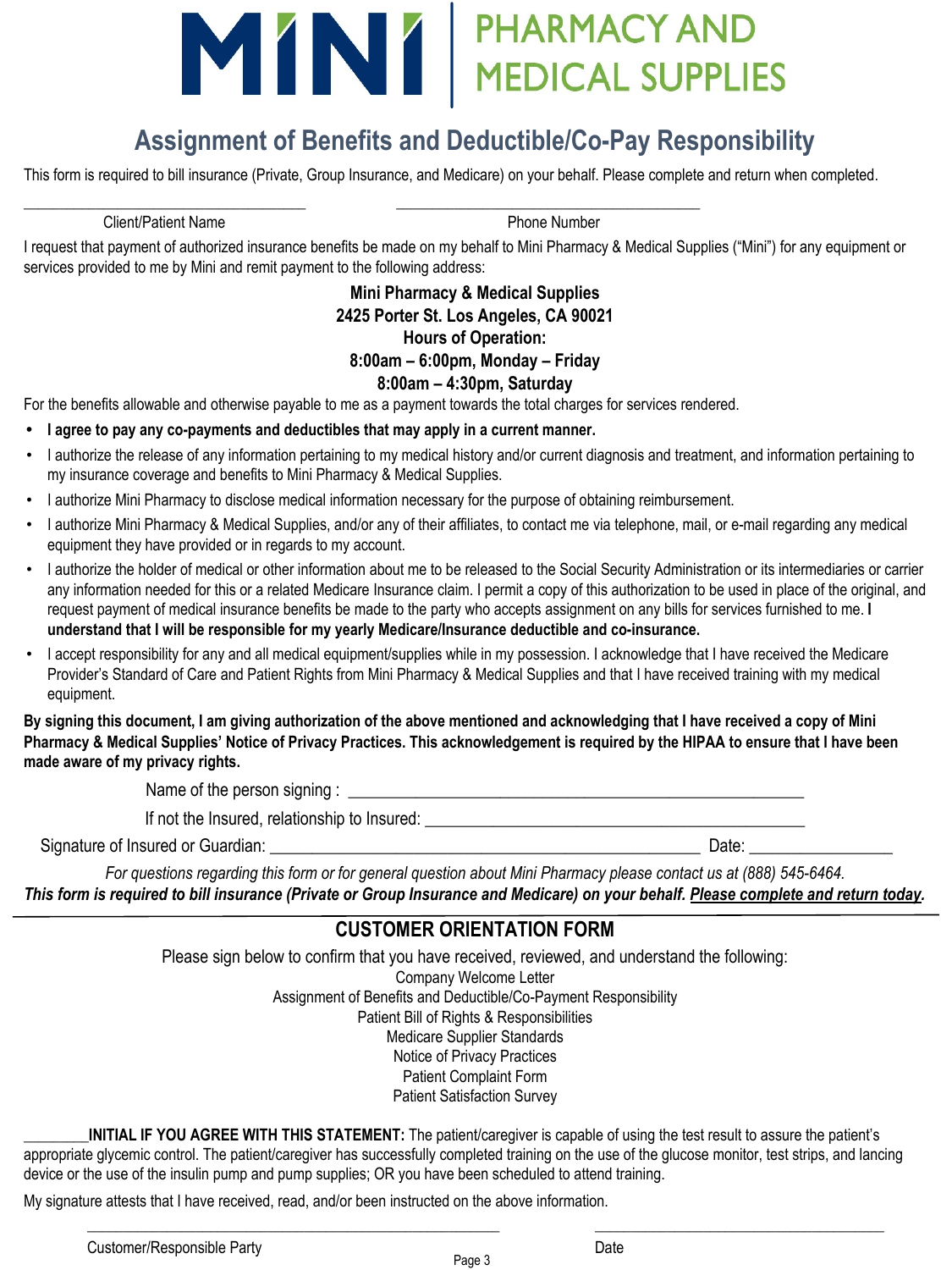# **Patient Bill of Rights**

As an individual receiving pharmacy services from Mini Pharmacy & Medical Supplies let it be known and understood that you have the following rights:

- 1. To select those who provide you with DME 10. To express concerns or grievances/<br>and Pharmacy services.
- 2. To be provided with legitimate identification **business** of restraint, interference, coercion, by any person(s) providing pharmacy discrimination, or reprisal. services to you.
- 3. To be provided with adequate information entity grievances, or complaints will be from which you can give your informed properly investigated. consent for commencement of services, the continuation of services, the transfer of  $\vert$  12. To expect that all information received services to another health care provider,  $\blacksquare$  by this organization shall be kept or the termination of services. confidential and shall not be released
- 4. To be fully informed in advance of any changes in the care or treatment to be provided by our  $\vert$  13. To review Mini Pharmacy's Privacy organization when those changes may and the Notice. affect your well being.
- 5. To be fully informed in advance about services all patient/client medical information and/or care to be provided. and Protected Health Information.
- 6. To participate in the development and periodic  $\vert$  15. To be advised on agency's privacy revision of the plan of service or care. Policies and procedures regarding the
- 7. To accept or refuse care, within the boundaries set by law, and receive professional information  $\vert$  16. To receive the appropriate or prescribed relative to the ramifications or consequences  $\vert$  service in a professional manner that will or may result due to such refusal. without discrimination.
- 8. To be advised, before care is initiated, of the  $17.$  To be informed of any financial benefits extent to which payment for services may be when referred to another organization. expected from Medicare/Medicaid, insurance, or your liability for payment, billing cycles and  $\vert$  18. To be fully informed of your rights and changes in payment. The contract of the changes in payment.
- 9. To have your privacy and your property
- complaints or recommend modifications to your pharmacy service without fear
- 11. To expect that any and all concerns,
- without written consent.
- 
- 14. To ensure confidentiality and privacy of
- disclosure of clinical records.
- 
- 
- understand.
- 19. To be promptly informed if the prescribed respect, consideration and recognition of care or services are not within the cope, dignity and individuality. The mission, or philosophy of the organization, and therefore be provided with transfer assistance to an appropriate care or service organization.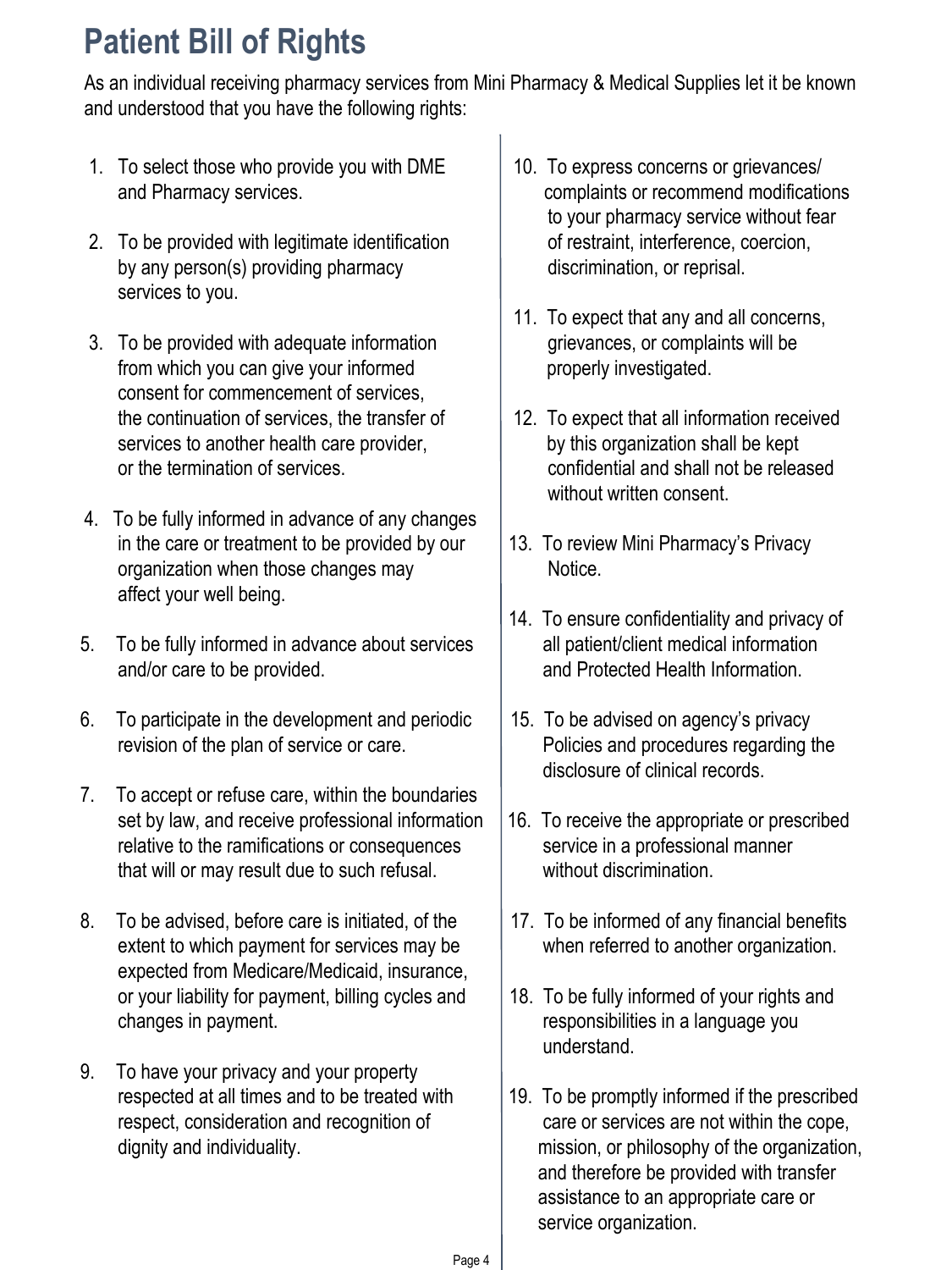# **Patient Responsibilities**

You and Mini Pharmacy & Medical Supplies are partners in your health care plan. To ensure the best care possible, you must understand your role in your health care program. As a patient of Mini Pharmacy & Medical Supplies ("Mini") you are responsible for the following:

 1. To provide complete and accurate information 7. To notify Mini Pharmacy when you will

concerning your past and present health, hot be home at the time of a medication, allergies, etc., when appropriate scheduled pharmacy delivery. to your care/service.

- 2. To inform a staff member, as appropriate, of your all changing your place of residence health history, including past hospitalization, a same your telephone number. illnesses, injuries, etc.
- 3. To involve yourself, as needed and as able, in encountering any problem with developing, carrying out, and modifying your equipment or service. pharmacy service plan, such as properly cleaning and storing your equipment and supplies.  $\vert$  10. To notify Mini if you are to be
- 4. To review Mini's safety materials modifies or ceases your pharmacy and actively participate in maintaining a safe prescription. environment in your home.
- 5. To request additional assistance or information on care for equipment supplies and to any phase of your health care plan you do not comply with all other aspects of the fully understand. The same control of the home health care plan developed for
- 6. To notify your attending physician when you feel ill, 12. To notify Mini of denial and/or or encounter any unusual physical or mental restriction of the Mini Pharmacy & stress or sensations. The medical Supplies privacy policy.

- 8. To notify Mini Pharmacy prior to
- 9. To notify Mini Pharmacy when
- hospitalized or if your physician
- 11. To make a conscious effort to properly you.
-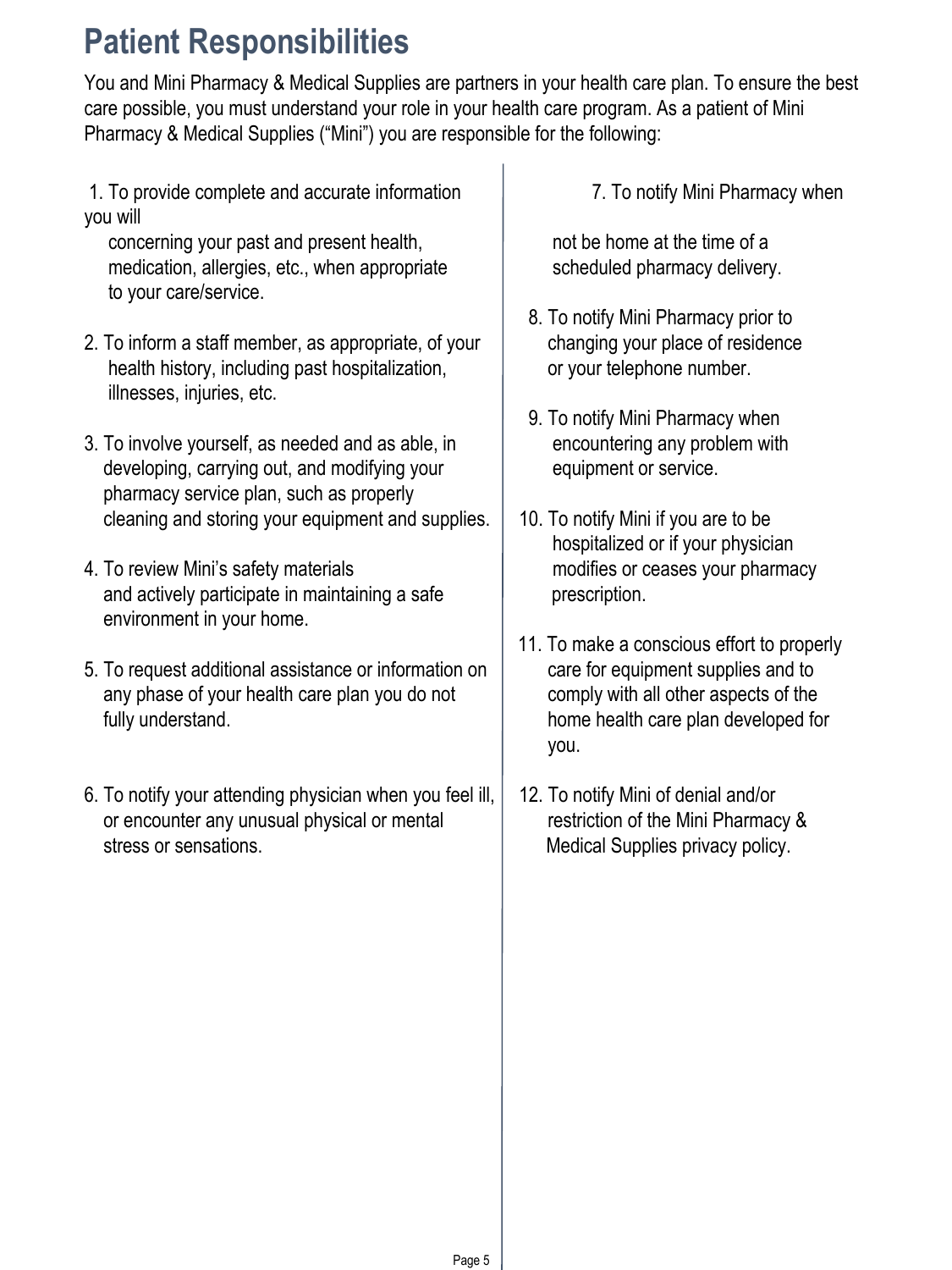# **Patient Management Program (PMP)**

## **Mission**

Mini Pharmacy believes that treatment is enhanced when patients and caregivers can make informed decisions about their medication therapy and collaborate with their health care provider. Mini Pharmacy provides a Patient Management Program to those patients receiving specialty diabetes medications or device.

The program goal is to improve patient clinical outcomes, such as blood sugar levels and A1c.

# **Program Services Offered to Patients (FREE)**

- **Diabetes Products' Use Teaching and Training**
- **Continuous Blood Glucose (CGM) Device teaching**
- **EXEC** Medication list review
- **Health Education Training**
- Weight Management
- Nutritional planning
- Diet Education
	- 1. Diabetes
	- 2. Obesity
	- 3. Hypertension
	- 4. Heart Failure

# **Program Benefits**

- Blood sugars' management
- Access to pharmacists and Certified Diabetes Educator for consult
- Diabetes blood sugars, A1c and clinical outcomes goal settings
- Weight management, Diet, Exercise and health education teaching and goal setting
- Patients will automatically receive these services if they are receiving a specialty medication for Diabetes from Mini Pharmacy
- Patients may request to opt out voluntarily at any time, by calling (888) 545-6464

## **Patient Rights and Responsibilities**

As an individual being part of the Patient Management Program (PMP) you have the following rights and responsibilities:

You have the right to:

- **EXT** Have personal health information shared with the patient management program only in accordance with state and federal law
- Identify the program's staff members, including their job title, and to speak with a staff member's supervisor if requested
- Speak to a health professional
- **EXEC** Receive information about the patient management program
- Decline participation, or disenroll, at any point in time

You have the responsibility to:

- Give accurate clinical and contact information and to notify the patient management program of changes in this information
- Notify your treating prescriber of your participation in the patient management program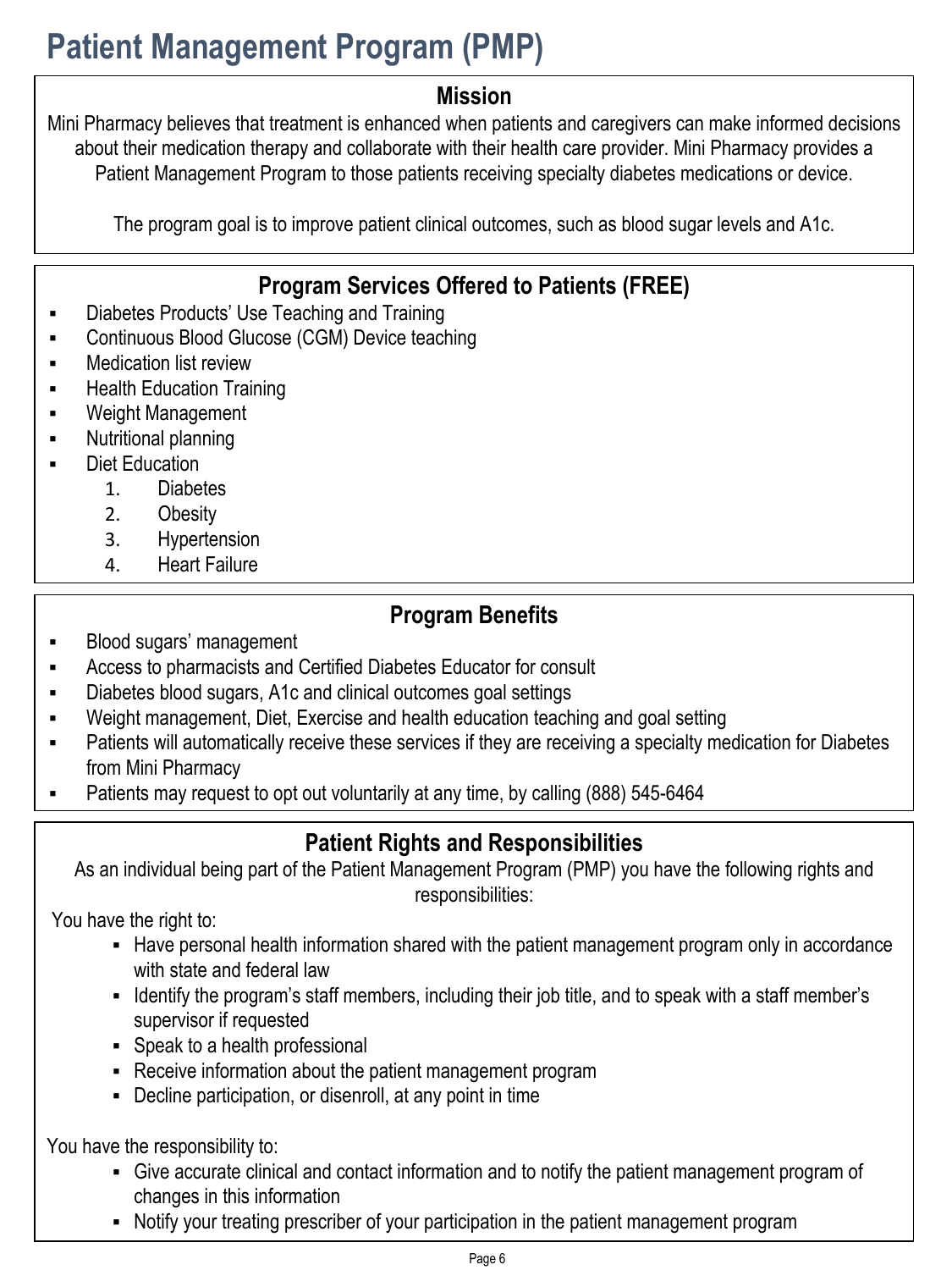# **Mini Pharmacy & Medical Supplies Products and Services**

## **Delivery & Mail Process**

Prescriber orders/or prescriptions are processed after confirming health plan eligibility and coverage. Patients are encouraged to place their refill requests with 1-2 weeks in advance in order to allow for processing and delivery to complete. Home delivery for orders shipping within California are delivered within 2-3 business days, and states outside of California up to 3-5 business days. Medications are delivered promptly in temperature-controlled, secure packaging and includes any required supplies.

To fill or refill your prescription, obtain order status, report a suspected medication issue, or speak to a representative please call us toll-free at (888) 545-6464.

> We service the following states: AK, AR, AZ, CA, CO, DC, DE, FL, IA, ID, IL, IN, LA, MD, MI, MN, MO, MS, MT, NC, NH, NJ, NM, NV, NY, OH, SC, UT, VT, WA

# **Product Warranty**

The products sold by Mini Pharmacy carry manufacturers' warranties. Mini Pharmacy will honor all warranties under applicable law, including facilitating replacement, free of charge, of any Medicare-covered equipment that is under warranty. Mini Pharmacy follows manufacturer guidelines for product replacement. By signing the attached Assignment of Benefits, patients agree that they have been notified of and understand the warranty coverage on their products.

## **Complaint Resolution Protocol**

Mini Pharmacy & Medical Supplies has a complaint resolution protocol and our patients are encouraged to freely voice any complaints regarding service, equipment and/or billing.

# **Compliance / Privacy Office**

The Compliance and Privacy office can be contacted through email at [compliance@minipharmacy.net.](mailto:compliance@minipharmacy.net)

## **Mini Pharmacy & Medical Supplies Office**

2425 Porter St. Los Angeles, CA 90021 1 (888) 545-6464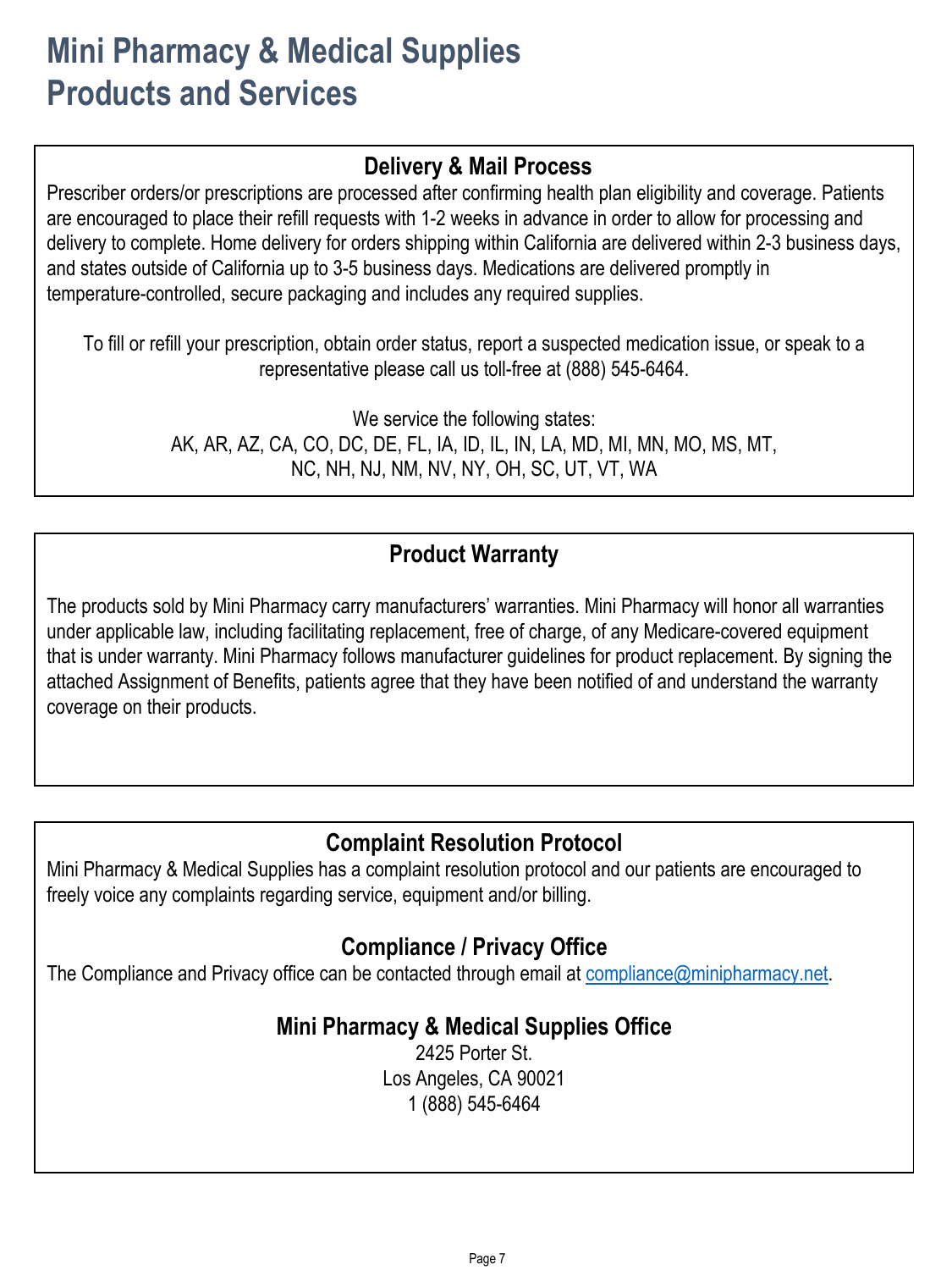# **Getting your prescriptions**

# **During a delay**

If you have not received your medication and are in urgent need, *please kindly call us first* to find the status of your order. We will work to make sure your medication/equipment arrives quickly or work with the pharmacy/DME provider of your choice in effort to meet your prescription needs. Please see below to learn more about prescription transfer services we can provide.

### **In a disaster or emergency**

If your state has issued a warning of a potential emergency or disaster: Please attempt to contact us first, toll-free at 1-888-545-6464. In a true emergency, call 911 or go to the nearest emergency room.

#### **Medications**

- If you're not able to get to our pharmacy or in contact with us to order your prescription drugs, contact your drug plan to find another network pharmacy nearby.
- Contact your drug plan if you had to leave your home without your drugs, or your drugs have been damaged or lost because of the emergency or disaster. They can help you find another network pharmacy.
- If you can't reasonably get to us or contact us, your drug plan can help you get drugs during an emergency or disaster at an out-of-network pharmacy. You may pay more for drugs you get at an out-of-network pharmacy.

#### **Pump, CGM and DME Equipment**

- If you're not able to get to our pharmacy or in contact with us to order your Pump, CGM and/or DME supplies, contact the manufacturer to find an alternative supplier nearby.
- If you're not able to get to our pharmacy or in contact with us, contact the manufacturer if you had to leave your home without your Pump, CGM and/or DME supplies, or your products have been damaged or lost because of the emergency or disaster. They may be able to help you find another supplier.

## **Using our pharmacy to transfer to pharmacies/DME providers**

- At any time, you may call us to request prescription transfer to your network pharmacy/DME provider of choice. We are able to transfer most prescriptions from our pharmacy to another pharmacy/DME provider of your choice, and back to our pharmacy at any time including when an emergency or disaster ends. If you need help finding the closest pharmacy/DME provider, contact your health plan.
- You'll need to tell the new pharmacy/DME provider that you regularly fill your supplies at Mini Pharmacy and which drugs/DME equipment you need refilled, ask them to call us at 1-888-545-6464.

## **Additional (extended-day) supplies**

If you want to get an extended-day supply (a 60- to 90-day supply) or an early refill of your drugs and Pump, CGM or other DME supplies, we can help you. Contact us and we will contact your health plan and find out whether it offers extended-day supplies or early refill. If you are not able to get a hold of us, you can contact your health plan and they will help with extended-day supply questions and which pharmacies/DME providers you can use.

## **How can I find contact information for my health plan?**

Generally, you can find your plan's contact information on your plan membership card.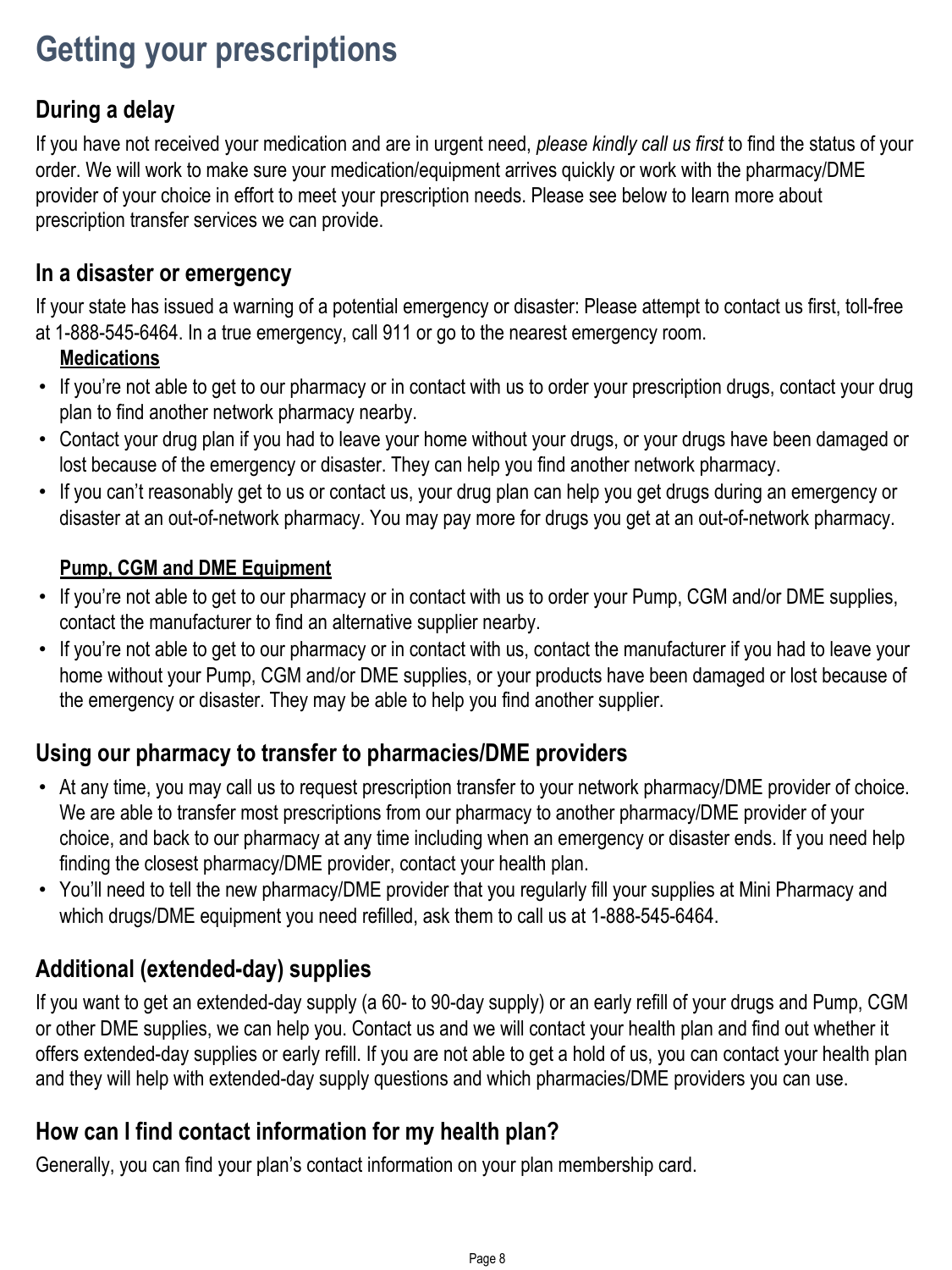# **Medicare DMEPOS Supplier Standards**

#### *Note: This is an abbreviated version of the supplier standards every Medicare DMEPOS supplier must meet in order to obtain and retain their billing privileges. These standards, in their entirety, are listed in 42 C.F.R. 424.57(c).*

- 1. A supplier must be in compliance with all applicable Federal and State licensure and regulatory requirements.
- 2. A supplier must provide complete and accurate information on the DMEPOS supplier application. Any changes to this information must be reported to the National Supplier Clearinghouse within 30 days.
- 3. A supplier must have an authorized individual (whose signature is binding) sign the enrollment application for billing privileges.
- 4. A supplier must fill orders from its own inventory, or contract with other companies for the purchase of items necessary to fill orders. A supplier may not contract with any entity that is currently excluded from the Medicare program, any State health care programs, or any other Federal procurement or non-procurement programs.
- 5. A supplier must advise beneficiaries that they may rent or purchase inexpensive or routinely purchased durable medical equipment, and of the purchase option for capped rental equipment.
- 6. A supplier must notify beneficiaries of warranty coverage and honor all warranties under applicable State law, and repair or replace free of charge Medicare covered items that are under warranty.
- 7. A supplier must maintain a physical facility on an appropriate site and must maintain a visible sign with posted hours of operation. The location must be accessible to the public and staffed during posted hours of business. The location must be at least 200 square feet and contain space for storing records.
- 8. A supplier must permit CMS or its agents to conduct on-site inspections to ascertain the supplier's compliance with these standards.
- 9. A supplier must maintain a primary business telephone listed under the name of the business in a local directory or a toll free number available through directory assistance. The exclusive use of a beeper, answering service or cell phone during posted business hours is prohibited.
- 10. A supplier must have comprehensive liability insurance in the amount of at least \$300,000 that covers both the supplier's place of business and all customers and employees of the supplier. If the supplier manufactures its own items, this insurance must also cover product liability and completed operations.
- 11. A supplier is prohibited from direct solicitation to Medicare beneficiaries. For complete details on this prohibition see 42 CFR § 424.57 (c) (11).
- 12. A supplier is responsible for delivery of and must instruct beneficiaries on the use of Medicare covered items, and maintain proof of delivery and beneficiary instruction.
- 13. A supplier must answer questions and respond to complaints of beneficiaries, and maintain documentation of such contacts.
- 14. A supplier must maintain and replace at no charge or repair cost either directly, or through a service contract with another company, any Medicare-covered items it has rented to beneficiaries.
- 15. A supplier must accept returns of substandard (less than full quality for the particular item) or unsuitable items (inappropriate for the beneficiary at the time it was fitted and rented or sold) from beneficiaries.
- 16. A supplier must disclose these standards to each beneficiary it supplies a Medicare-covered item.
- 17. A supplier must disclose any person having ownership, financial, or control interest in the supplier.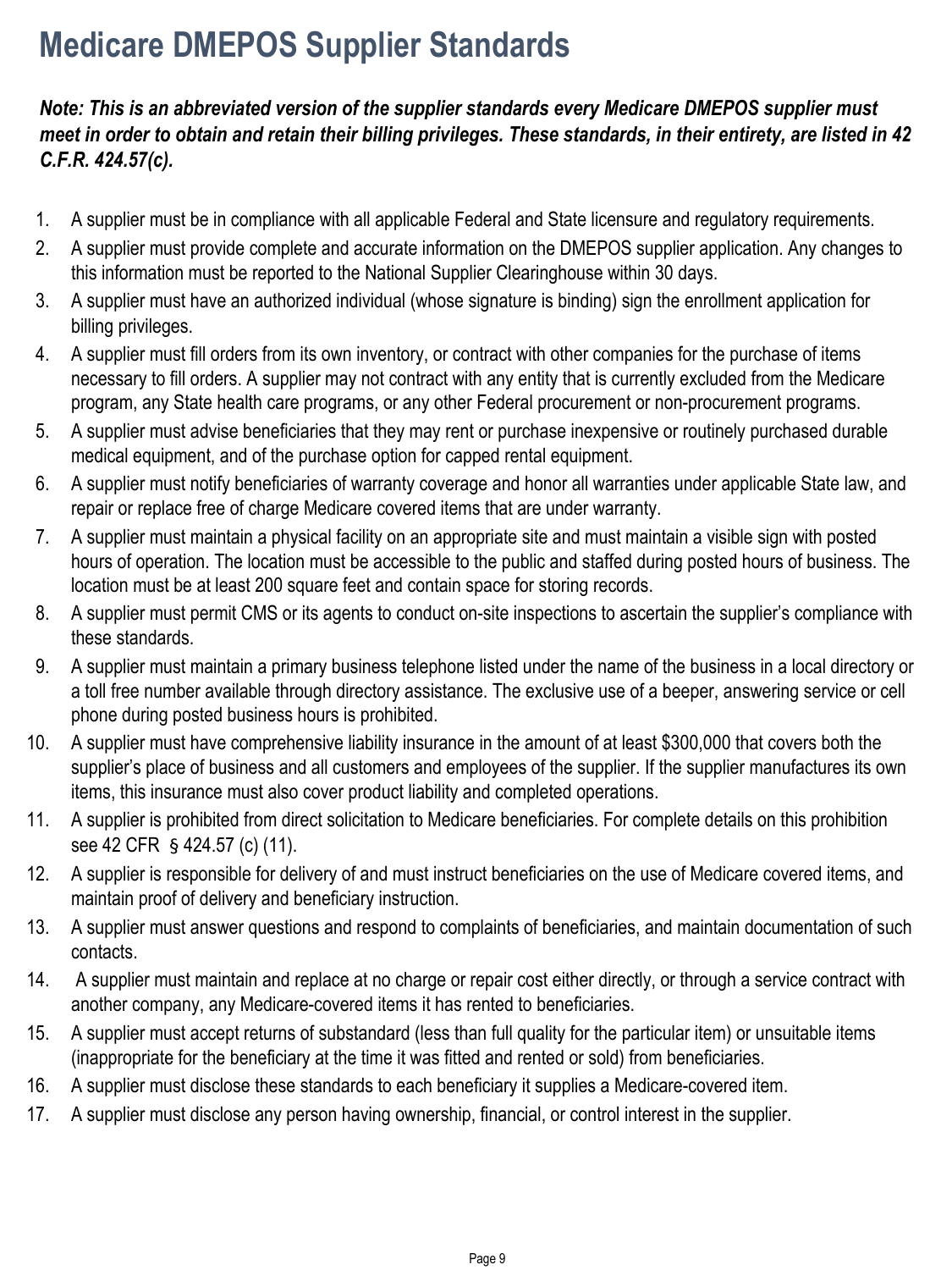# **Medicare DMEPOS Supplier Standards**

- 18. A supplier must not convey or reassign a supplier number; i.e., the supplier may not sell or allow another entity to use its Medicare billing number.
- 19. A supplier must have a complaint resolution protocol established to address beneficiary complaints that relate to these standards. A record of these complaints must be maintained at the physical facility.
- 20. Complaint records must include: the name, address, telephone number and health insurance claim number of the beneficiary, a summary of the complaint, and any actions taken to resolve it.
- 21. A supplier must agree to furnish CMS any information required by the Medicare statute and regulations.
- 22. All suppliers must be accredited by a CMS-approved accreditation organization in order to receive and retain a supplier billing number. The accreditation must indicate the specific products and services, for which the supplier is accredited in order for the supplier to receive payment for those specific products and services (except for certain exempt pharmaceuticals).
- 23. All suppliers must notify their accreditation organization when a new DMEPOS location is opened.
- 24. All supplier locations, whether owned or subcontracted, must meet the DMEPOS quality standards and be separately accredited in order to bill Medicare.
- 25. All suppliers must disclose upon enrollment all products and services, including the addition of new product lines for which they are seeking accreditation.
- 26. All suppliers must meet the surety bond requirements specified in 42 CFR § 424.57(d).
- 27. A supplier must obtain oxygen from a state-licensed oxygen supplier.
- 28. A supplier must maintain ordering and referring documentation consistent with provisions found in 42 CFR § 424.516(f).
- 29. A supplier is prohibited from sharing a practice location with other Medicare providers and suppliers.
- 30. A supplier must remain open to the public a minimum of 30 hours per week except physicians (as defined in section 1848(j)(3) of the Act) or physical and occupational therapists or a DMEPOS supplier working with custom made orthotics and prosthetics.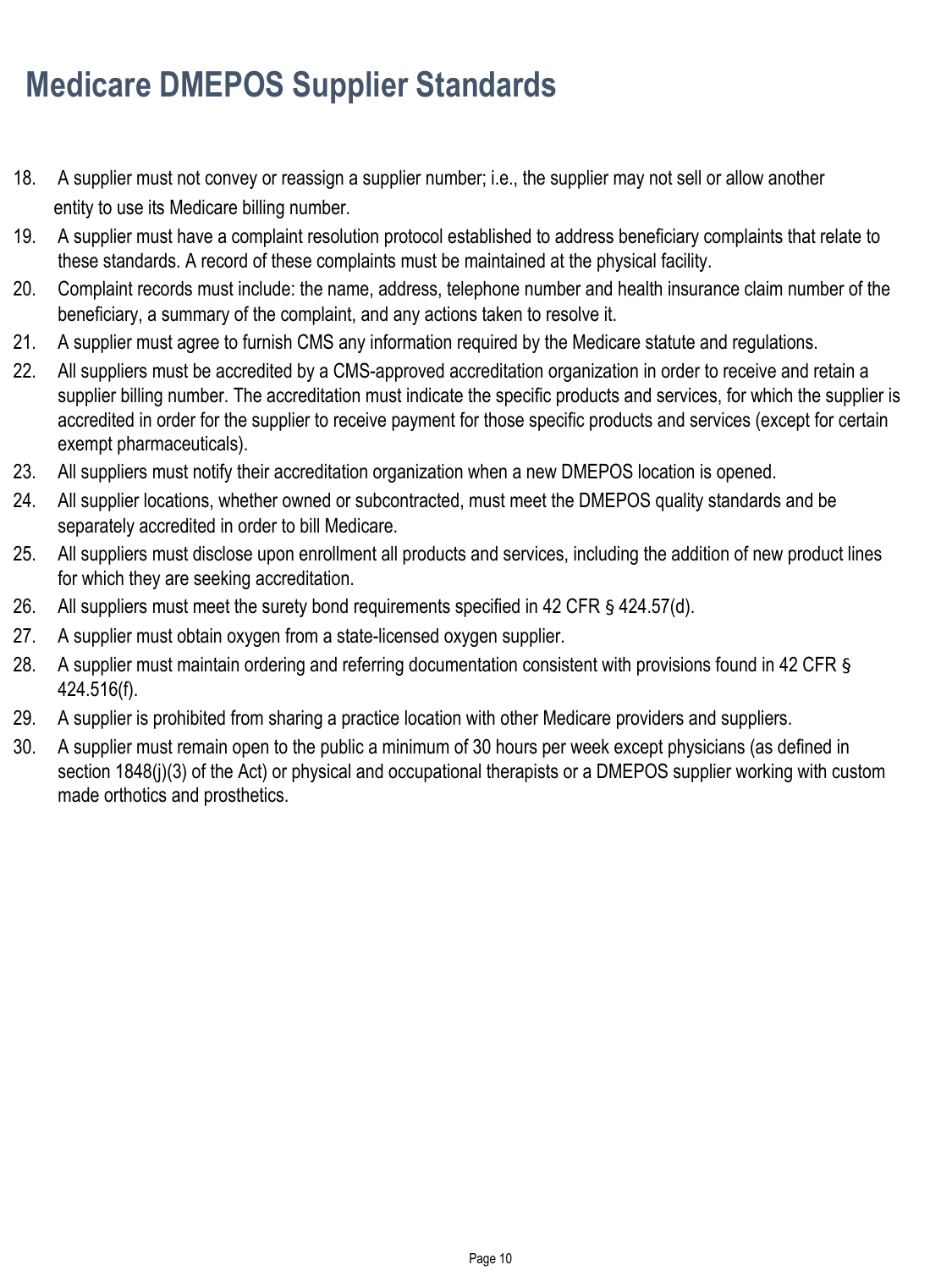This notice describes how medical information about you may be used and disclosed and how you can get access to this information. **Please review it carefully**.

## **Your Rights**

You have the following rights with respect to your Protected Health Information (PHI) when it comes to your health information. This notice explains how we will use and disclose your PHI while maintaining your privacy and explains our duty to abide by the terms of the notice and any update that we may make in the future.

- 1. The right to request restrictions on certain uses and disclosures, including any group of person(s) identified by you. We are, however, not required to agree to a requested restriction.
	- You can ask us not to share your health information with family or friends involved in your treatment.
	- You can ask us not to share or use your health information for treatment, our operations, or payments.
	- We are also not required to agree to your request, if it would negatively affect your health we are authorized to say "no".
- 2. The right to reasonable requests to receive confidential communications from us by alternative locations.
	- We will accept all reasonable requests and must say "yes" if you inform us that your life is in danger if we do not.
	- You can ask us to contact you in other ways (for example, cell or work phone) or to send mail to a different address.
- 3. The right to inspect and copy Protected Health Information (PHI). We reserve the right to schedule this activity and charge a reasonable fee to gather the information and copy for expenses.
	- We will provide a copy of your health and claims records, usually within 30 days (60 days if the information is stored off-site) of your request. We may also charge a reasonable fee.
	- You can ask to see or get a copy of your health and claims records or any other health information we may have about you. Please ask us how to go about this process.
	- We can deny your request of copies or to see your health information in certain situations. For example, we can deny your request if we believe the disclosure will endanger your health or life or that of another person.
- 4. The right to amend your Protected Health Information (PHI).
	- You can ask us to amend your health and claims records if you believe they are incorrect or incomplete Please ask us how to go about this process.
	- Your right to ask us to amend your records lasts for as long as we maintain this information.
	- We can deny your request, we will then mail you the reason for our denial within 60 days.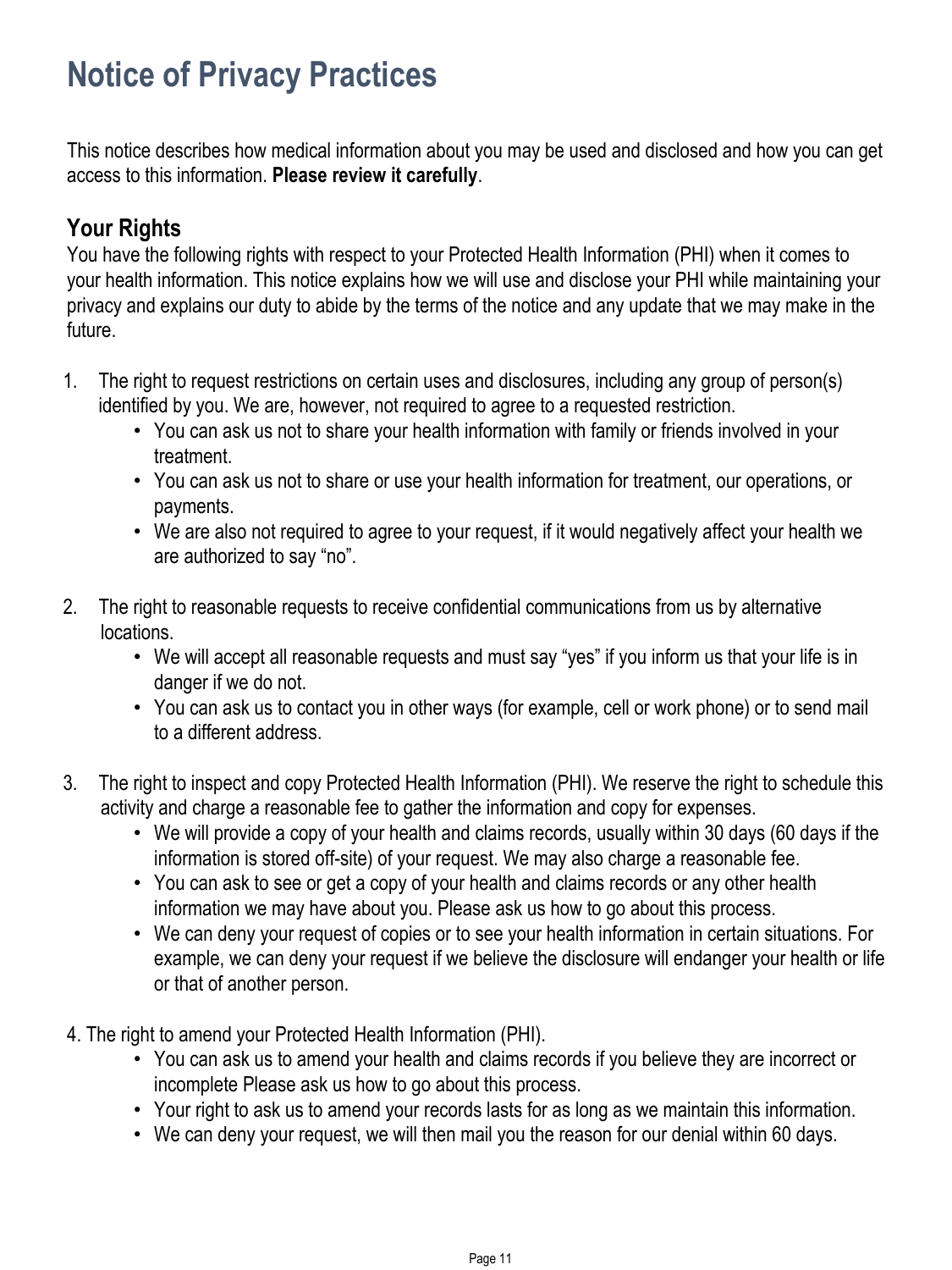- 5. The right to receive a list of disclosures of your Protected Health Information (PHI) when you complete our request form.
	- We will provide all the disclosures except for those about treatment, health care operations, payment, and certain other disclosures (such as any you asked us to make). We will provide one accounting a year for free but will charge a reasonable fee if you ask for another one within 12 months.
	- You can ask for a list (accounting) of the times we have shared your health information for 6 years prior to the date you ask, who we shared it with, and why.
- 6. The right to obtain a paper copy of this notice.
	- You can ask for a paper copy of this notice at any time. We will provide you with a paper copy promptly.

## **You have Choices**

- 1. You have the right to have someone act for you.
	- If you have given someone medical power of attorney or if someone is your legal guardian, that person may exercise your rights and make choices about your health information. We will ensure the person has this authority and can act for you before we take any action.
- 2. For specific health information, you can tell us your choices about what we share. If you have a preference on how we share your information in the situations described below, talk to us. Tell us what you want us to do, and we will follow your instructions.

In these cases, you have both the right and choice to tell us to:

- Share your information with family, friends, or others involved in your care.
- Share your information with family, friends, or others who are financially responsible for payment of your care.
- Share information in the event of a disaster relief situation.

*If you are not capable of telling us your preference, for example if you are unconscious, we may go ahead and share your information if we believe it is in your best interest. We may also share your information when needed to lessen a serious and imminent threat to health or safety. We will never share your information for marketing purposes or to sell your information without your written consent.*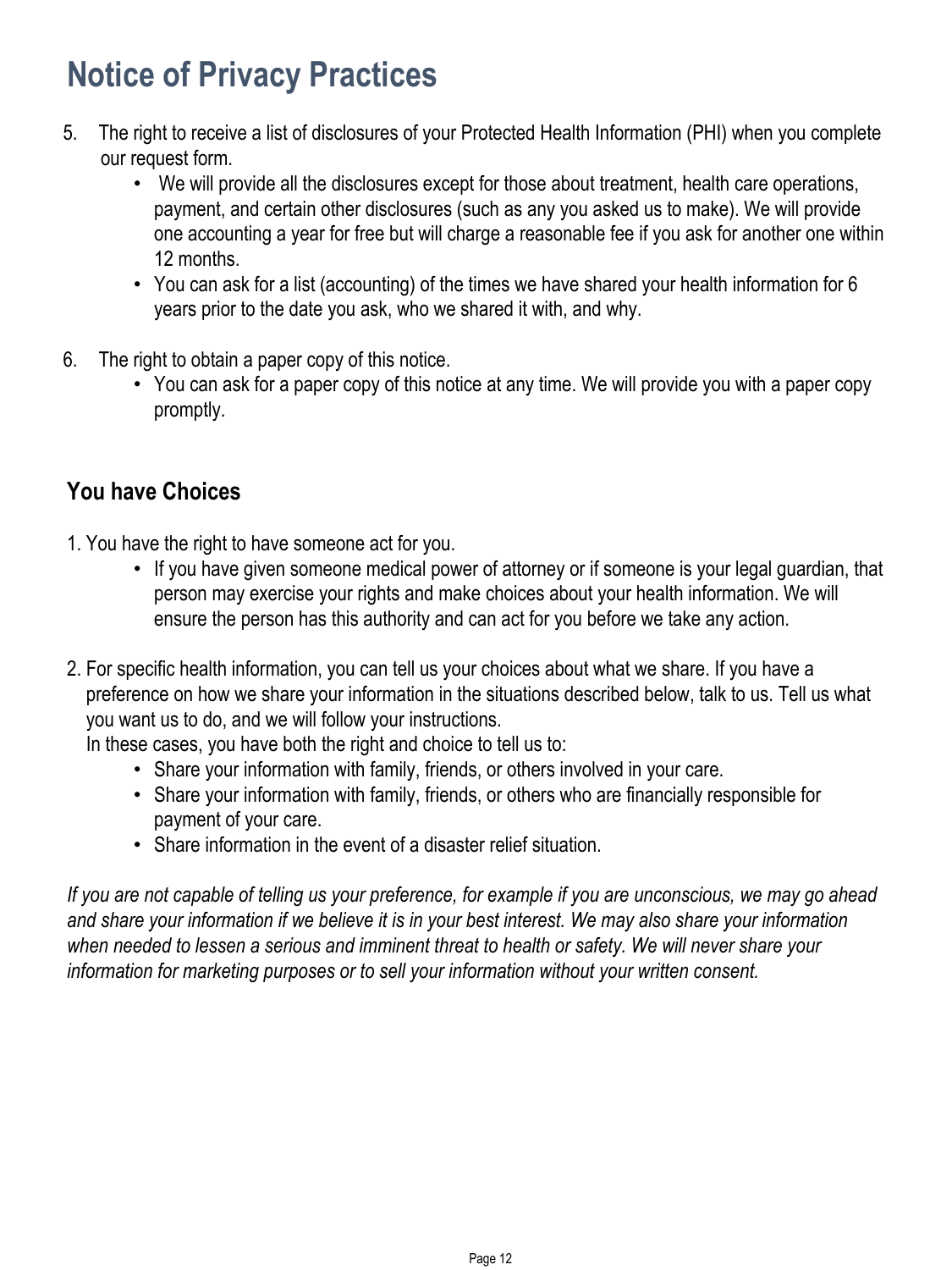## **Our Use of Your Information and Disclosures**

Under the law we are permitted to use and disclose your Protected Health Information (PHI) without your authorization for the following purposes:

- 1. Managing your care treatment
	- We can contact your physician or other health care providers to obtain refill authorizations, clarify medication doses, inform them of potential drug interactions, or to validate and verify prescription orders.
	- We can use your health information and share it with other professionals who are treating you.
- 2. Run our business operations
	- We can use and disclose your health information for running our business, such as planning, managing your treatment and services, improvement purposes, financial analysis, and customer service.
	- We look at your records to evaluate how well our pharmacists and technicians provide service to you.
- 3. Bill for your health care services
	- We can use and disclose your health information to obtain payment for services, confirming health plan coverage, and billing or collection activities.
	- Insurance companies and health plans may also contact us about services we provide to you.

### **Other ways we share and use your health information**

We are required to obtain your written consent to use or disclose your Protected Health Information (PHI) for other purposes not related to treatment, health care operations, or payment. However, we are occasionally permitted or required to share your information in other ways such as public health and research. We have to meet many conditions in the law before we can share your information. For more information please visit: [www.hhs.gov/ocr/privacy/hipaa/understanding/consumers/index.html](http://www.hhs.gov/ocr/privacy/hipaa/understanding/consumers/index.html).

- 1. We may use your Protected Health Information (PHI) without your consent to provide you with refill reminders; information about alternatives to medications or services you receive through Mini; or notices of health screenings, special events, or other wellness activities we may conduct.
- 2. We may release information about you to a family member or others who are involved in your medical care.
- 3. Whenever anyone receives Protected Health Information (PHI) on your behalf we will provide only the minimum amount of information necessary to ensure your quality of care.
- 4. We may disclose Protected Health Information (PHI) about you for law enforcement purposes as required by law or in response to a court or administrative order, or in response to a subpoena.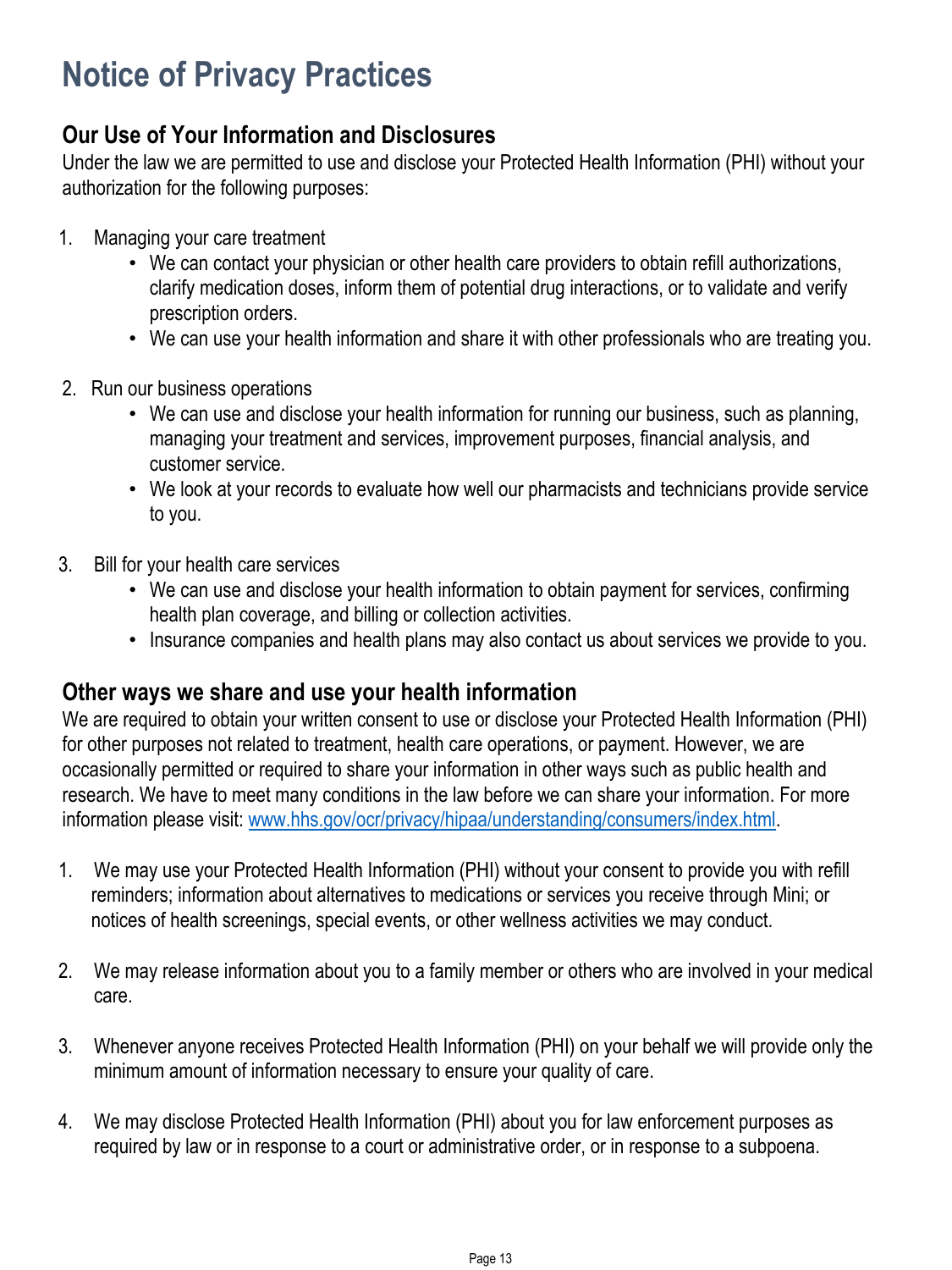## **Other ways we share and use your health information cont'd**

- 5. We may use and disclose your Protected Health Information (PHI) when necessary to reduce or prevent serious threat to your health and safety or of another individual or the public. We may also share information about you in situations such as preventing disease, product recalls, reporting adverse reactions to medications, and reporting suspected abuse, neglect, or domestic violence.
- 6. We may disclose your Protected Health Information (PHI) if state or federal laws require it, including with the Department of Health and Human Services if it wants to see that we're complying with federal privacy law.
- 7. We may release your Protected Health Information (PHI) with a coroner, medical examiner, funeral director when an individual dies, or organ procurement organizations..
- 8. We may use and disclose your Protected Health Information (PHI) for workers' compensation claims, special government functions such as military, national security, and presidential protective services and with health oversight agencies for activities authorized by law.
- 9. Any other uses and disclosures other than those provided for above (or as otherwise permitted or required by law) will be made only with your written consent. You may revoke such authorization in writing and we are required to honor and abide by that written request, except for actions we have already taken relying on your consent.

## **Our Responsibilities**

- 1. We are required by law to maintain the privacy and security of your Protected Health Information (PHI) and to provide you with notice of our legal duties and privacy practices with respect to protected health information.
- 2. We will inform you if a breach occurs that may have compromised the privacy or security of your health information promptly.

## **Changes to Our Terms of this Notice**

This notice is effective as of June 6,2019 and we are required to abide by the terms of this Notice of Privacy Practices currently in effect.

- We reserve the right to change the terms of this notice and to make the new notice provisions effective for all protected health information that we maintain.
- We will post any revised notice in our pharmacy and you may receive a written copy of a revised notice upon your request.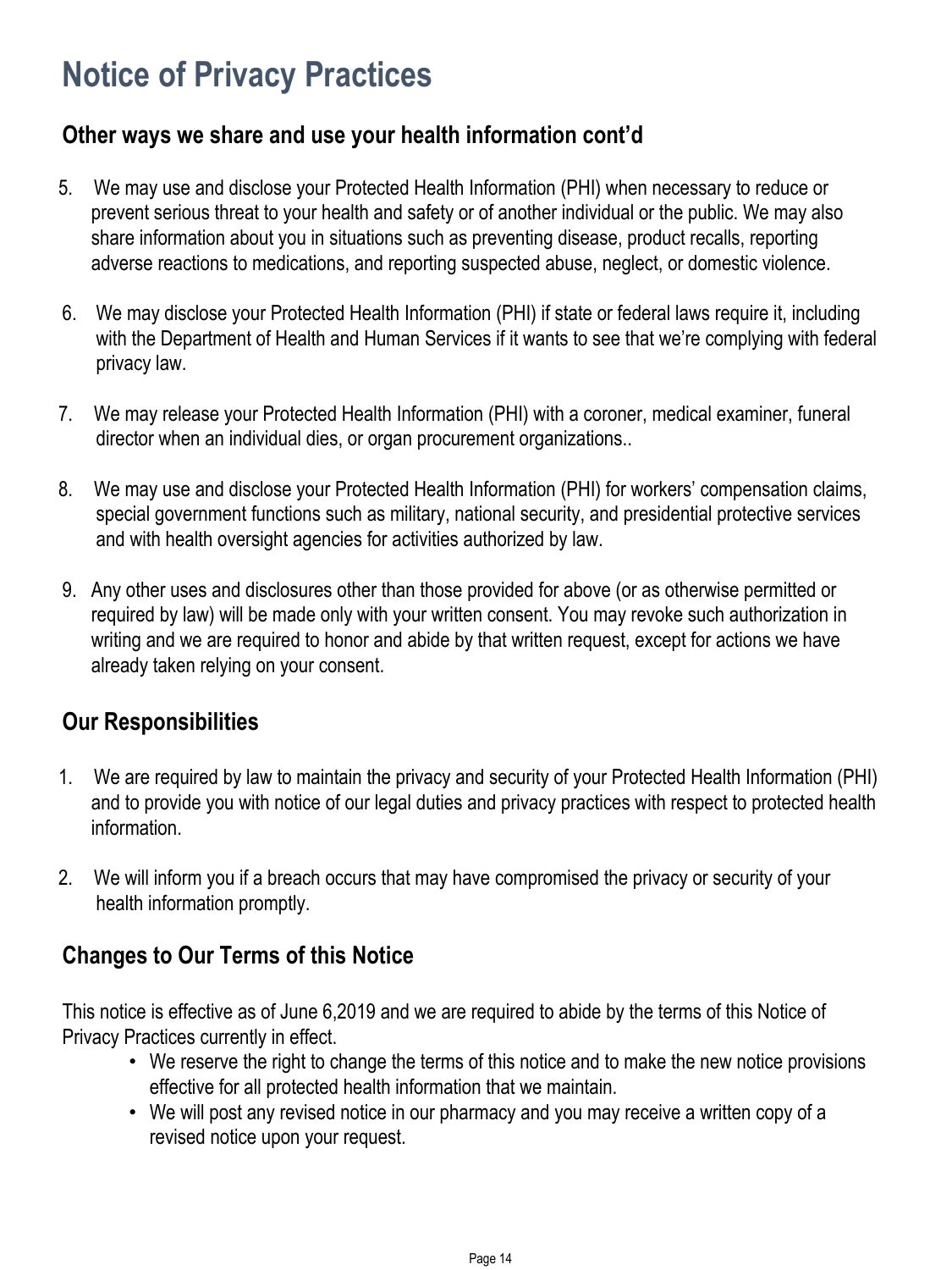## **Our Complaint Process**

If you believe your privacy has been violated, you have the right to file a formal complaint with us by contacting us at 1 (888) 545-6464 or with the U.S Department of Health and Human Services Office of Civil Rights. You may also file a complaint with us by filling out our client/patient complaint form that has been provided for you in this packet. We will not retaliate against you for filing a complaint.

> **Contact Information** Mini Pharmacy & Medical Supplies 2425 Porter Street Los Angeles, CA 90021 1 (888) 545-6464 Compliance Officer, Karina Ruesga

I understand that under HIPAA regulations, I have the right to request that Mini Pharmacy restrict how protected private health information about me is used or disclosed on the Patient Consent form, a document separate from this acknowledgement.

By signing this document, I acknowledge that I have received the Notice of Privacy Practices and if I refuse to sign this document, I understand that Mini Pharmacy & Medical Supplies must continue to provide services or treatment.

| Client/Patient Name: Name: Name and Alliance Client Annual Alliance Client Annual Alliance Client Annual Allia |  |
|----------------------------------------------------------------------------------------------------------------|--|
| Client/Patient Signature: New York Client Contract of the Client Contract of the Client Contract of the Client |  |
|                                                                                                                |  |
| Relationship to Client/Patient:                                                                                |  |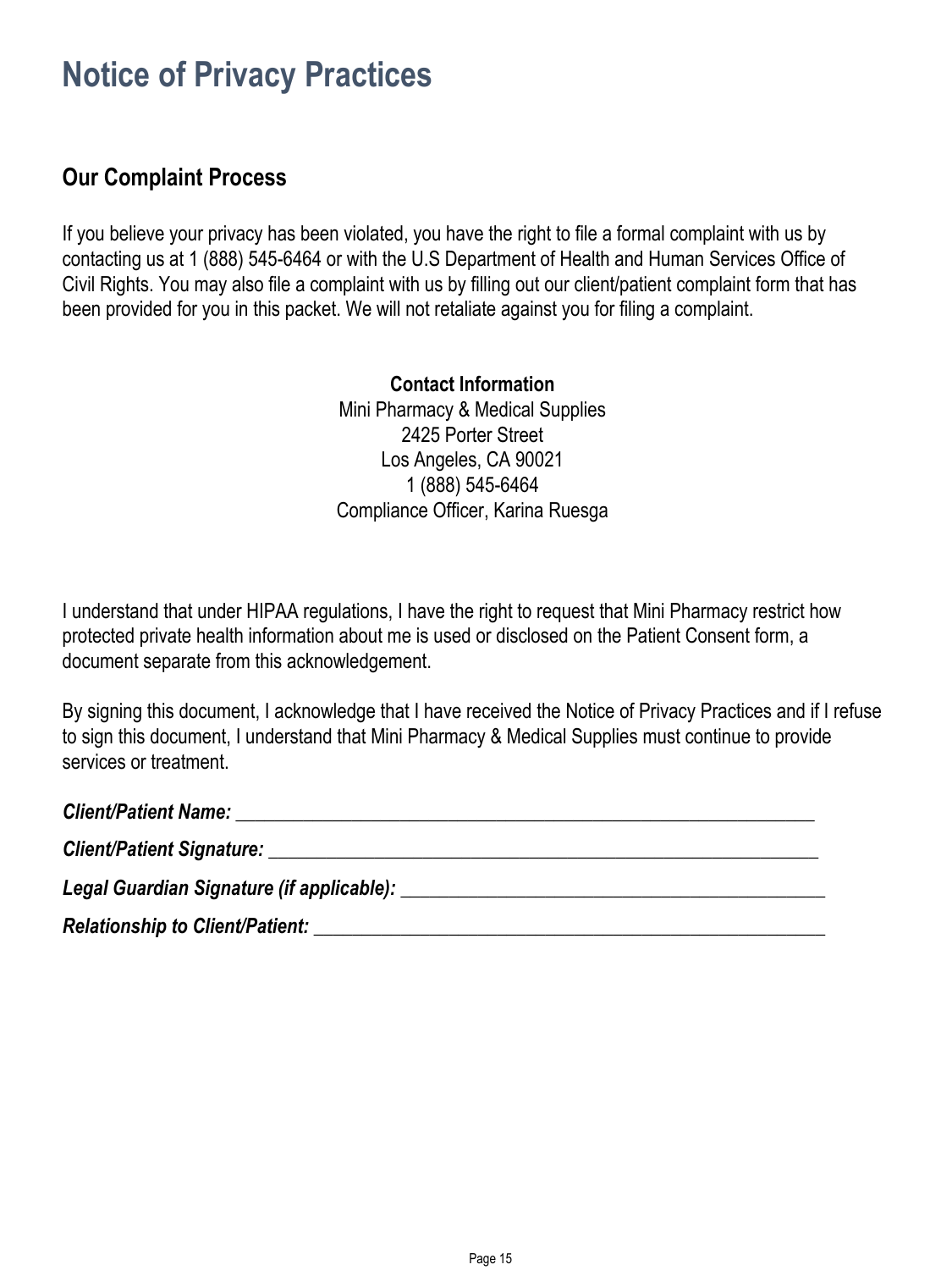# MINI PHARMACY AND

# **Patient Complaint Form**

At Mini Pharmacy & Medical Supplies we genuinely strive to provide the highest quality in health care services for our patients and health care partners. That's why your concerns are our concerns. Feel free to voice your concerns without fear of discrimination, reprisal, or interruption of care, treatment or service.

To ensure that our service meets your satisfaction, we ask you to provide a description of your problem, concern, or any inquiry and suggestions you may have. You have the right to be free of mistreatment, neglect, or verbal, mental, sexual and physical abuse, including injuries and misappropriation of your property. This completed form will be routed directly to Management, who will promptly review any concern and will make verbal or written communications with you no later than 5 calendar days of receiving a complaint. Management will conduct an investigation regarding the complaint. We will notify you within 14 days of our response to your complaint and the results of the investigation and corrective action implemented by the Company.

We appreciate your candid comments as well as your assistance in helping us to continuously improve our care service to our valued patients. If you feel our investigation into your complaint and/or response is unsatisfactory, you have the right to contact Medicare, your state authority, or our company's accrediting organization.

| <b>Signature</b>                                                                                                                                                                                                                     | <b>Date</b> |
|--------------------------------------------------------------------------------------------------------------------------------------------------------------------------------------------------------------------------------------|-------------|
| <b>Corrective Measure (Mini Pharmacy &amp; Medical Supplies use only)</b>                                                                                                                                                            |             |
| <b>Client/Patient Signature</b>                                                                                                                                                                                                      | <b>Date</b> |
|                                                                                                                                                                                                                                      |             |
|                                                                                                                                                                                                                                      |             |
|                                                                                                                                                                                                                                      |             |
|                                                                                                                                                                                                                                      |             |
| Address: <u>example and a series of the series of the series of the series of the series of the series of the series of the series of the series of the series of the series of the series of the series of the series of the se</u> |             |
|                                                                                                                                                                                                                                      |             |
|                                                                                                                                                                                                                                      |             |

**Fax: (800) 280-2939 ● compliance@minipharmacy.net ● Toll Free (888) 545-6464**